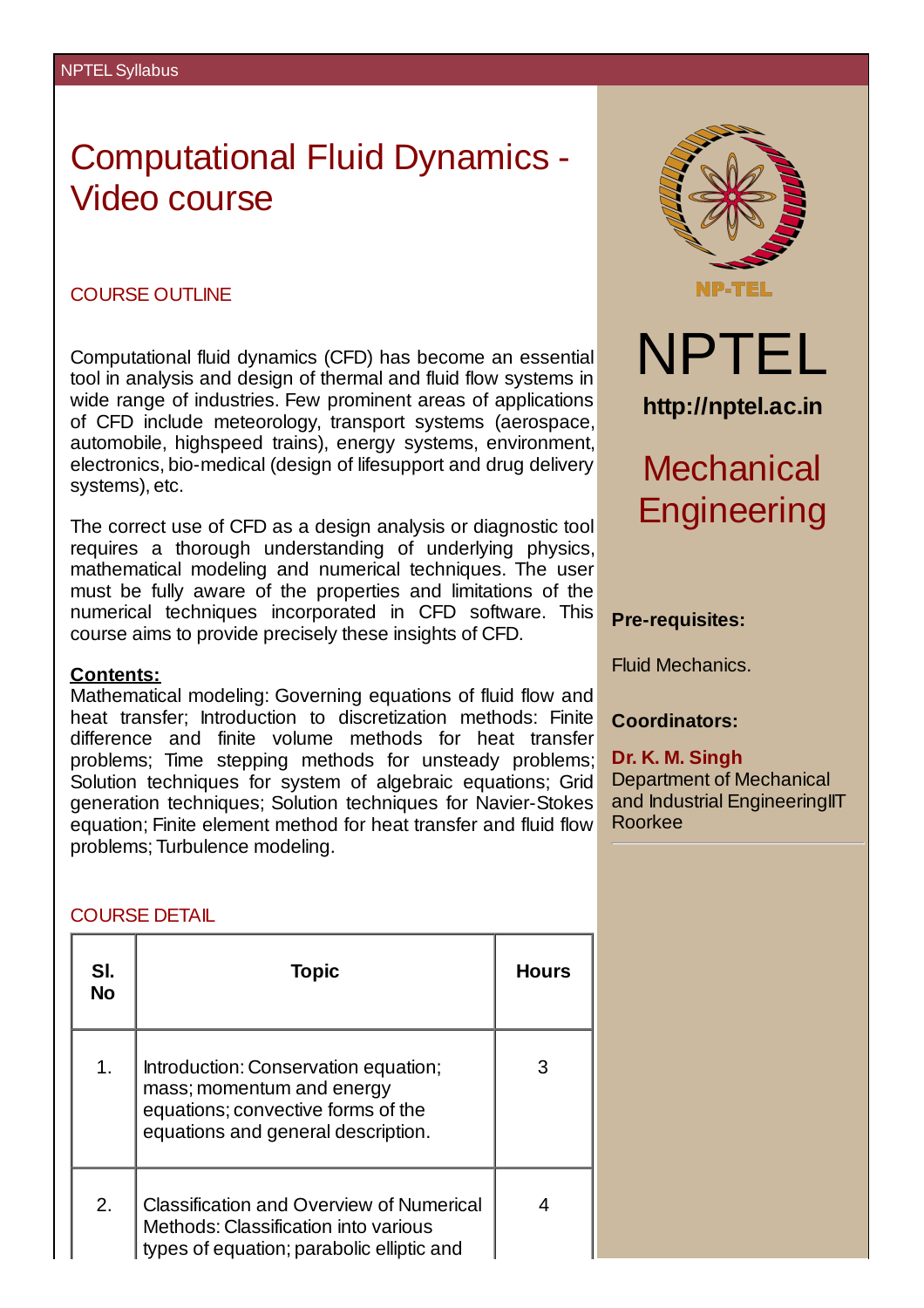|    | hyperbolic; boundary and initial<br>conditions; over view of numerical<br>methods.                                                                                                                                                                                                                                                                                  |                |
|----|---------------------------------------------------------------------------------------------------------------------------------------------------------------------------------------------------------------------------------------------------------------------------------------------------------------------------------------------------------------------|----------------|
| 3. | Finite Difference Technique: Finite<br>difference methods; different means for<br>formulating finite difference equation;<br>Taylor series expansion, integration over<br>element, local function method; treatment<br>of boundary conditions; boundary layer<br>treatment; variable property; interface and<br>free surface treatment; accuracy of f.d.<br>method. | 3              |
| 4. | Finite Volume Technique: Finite volume<br>methods; different types of finite volume<br>grids; approximation of surface and<br>volume integrals; interpolation methods;<br>central, upwind and hybrid formulations<br>and comparison for convection-diffusion<br>problem.                                                                                            | 4              |
| 5. | Finite Element Methods: Finite element<br>methods; Rayleigh-Ritz, Galerkin and<br>Least square methods; interpolation<br>functions; one and two dimensional<br>elements; applications.                                                                                                                                                                              | 4              |
| 6. | Methods of Solution: Solution of finite<br>difference equations; iterative methods;<br>matrix inversion methods; ADI method;<br>operator splitting; fast Fourier transform.                                                                                                                                                                                         | $\overline{4}$ |
| 7. | Time integration Methods: Single and<br>multilevel methods; predictorcorrector<br>methods; stability analysis; Applications to<br>transient conduction and advection-<br>diffusion problems.                                                                                                                                                                        | 4              |
| 8. | <b>Numerical Grid Generation: Numerical</b><br>grid generation; basic ideas;<br>transformation and mapping.                                                                                                                                                                                                                                                         | 4              |
| 9. | Navier-Stokes Equations: Explicit and<br>implicit methods; SIMPLE type methods;<br>fractional step methods.                                                                                                                                                                                                                                                         | 4              |